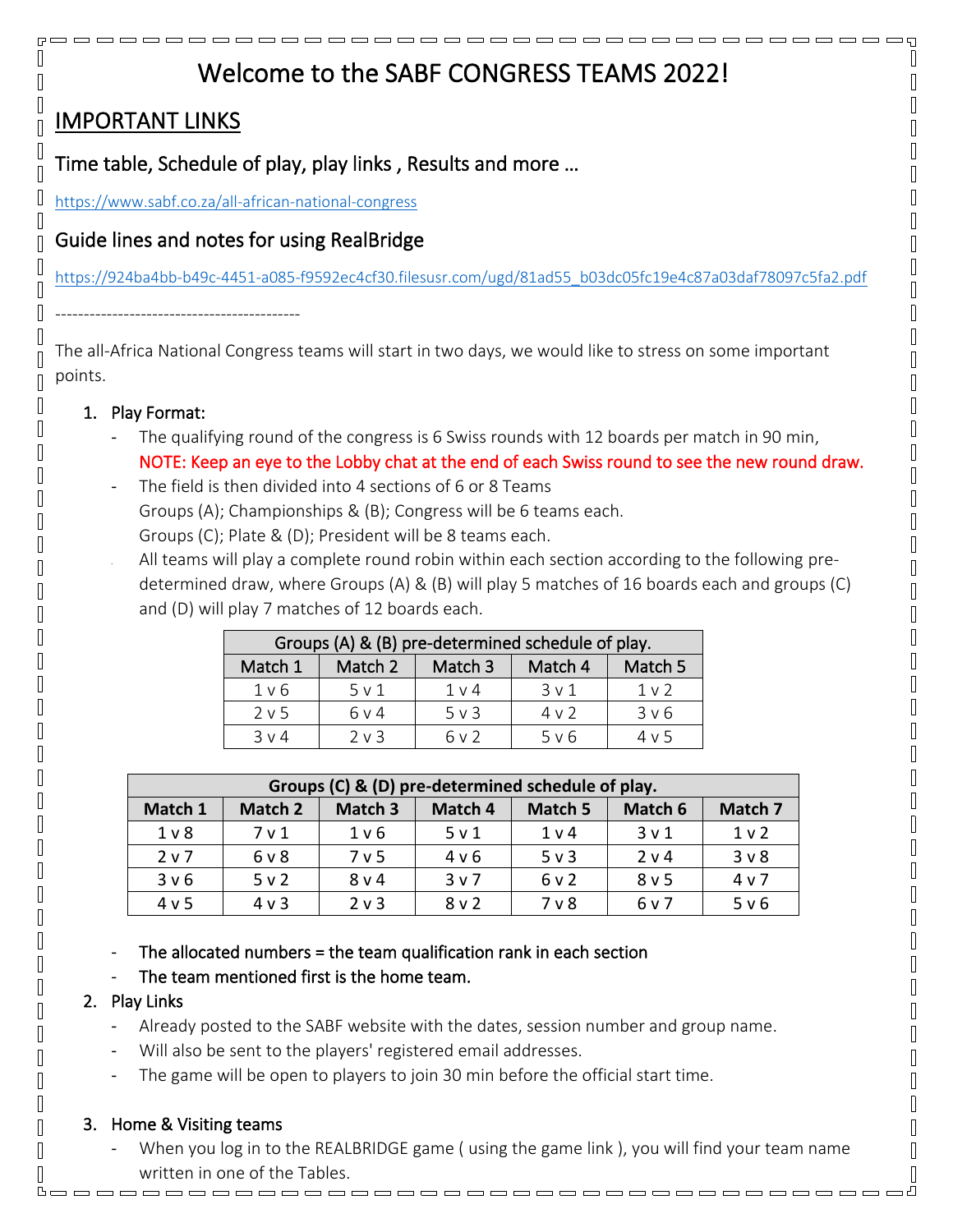- $\overline{5}$ O  $\hfill\Box$  $\sqrt{ }$  $\begin{bmatrix} \phantom{-} \end{bmatrix}$  $[] \centering \includegraphics[width=0.47\textwidth]{images/TrDiag} \caption{The first two different values of the number of~\acp{thm}, with the first two different values of the number of~\acp{thm}, with the second two different values of the number of~\acp{thm}. The second two different values of the number of~\acp{thm}, with the second two different values of the number of~\acp{thm}. } \label{TrDiag}$  $\begin{bmatrix} 1 \\ 2 \end{bmatrix}$  $\begin{bmatrix} 1 \\ 2 \end{bmatrix}$  $\begin{bmatrix} 1 \\ 2 \end{bmatrix}$  $\begin{bmatrix} 1 \\ 2 \end{bmatrix}$  $\sqrt{ }$  $\begin{bmatrix} \end{bmatrix}$  $\hfill\Box$  $\sqrt{ }$  $\begin{bmatrix} 1 \\ 2 \end{bmatrix}$  $\begin{bmatrix} 1 \\ 2 \end{bmatrix}$  $\hfill\Box$  $\begin{bmatrix} \end{bmatrix}$  $\begin{bmatrix} \phantom{-} \end{bmatrix}$  $\hfill\Box$  $\sqrt{ }$ I  $\begin{bmatrix} \phantom{-} \end{bmatrix}$  $\sqrt{ }$  $\begin{bmatrix} 1 \\ 2 \end{bmatrix}$  $\begin{bmatrix} \phantom{-} \end{bmatrix}$  $\hfill\Box$  $\begin{bmatrix} 1 \\ 2 \end{bmatrix}$  $\begin{bmatrix} \phantom{-} \end{bmatrix}$  $\hfill\Box$  $\sqrt{ }$  $\begin{bmatrix} 1 \\ 2 \end{bmatrix}$  $\begin{bmatrix} 1 \\ 2 \end{bmatrix}$  $\hfill\Box$  $\hfill\Box$  $\begin{bmatrix} 1 \\ 2 \end{bmatrix}$  $\begin{bmatrix} \phantom{-} \end{bmatrix}$  $\sqrt{ }$  $\begin{bmatrix} \phantom{-} \end{bmatrix}$  $\begin{bmatrix} \end{bmatrix}$  $[] \centering \includegraphics[width=0.47\textwidth]{images/TrDiM-Architecture.png} \caption{The 3D (top) and 4D (bottom) are shown in the left and right.} \label{TrDiM-Architecture}$  $\begin{bmatrix} \phantom{-} \end{bmatrix}$  $\sqrt{ }$  $\begin{bmatrix} \phantom{-} \end{bmatrix}$  $\begin{bmatrix} 1 \\ 2 \end{bmatrix}$  $\hfill\Box$  $\hfill\Box$  $\begin{bmatrix} \phantom{-} \end{bmatrix}$  $\begin{bmatrix} 1 \\ 2 \end{bmatrix}$
- All team members are required to sit at their table ( all together ) in Pairs NS and EW, later on, when we start the session, the software will automatically move the EW pairs between the tables according to the schedule of play.

- The RR Schedule of play or the Swiss draw will define the home team for each match.
- The visiting team has to sit first at their table ( in Pairs NS and EW) and the Home team has the right to have a look at the visiting team and sit its pairs accordingly.

#### 4. System

 $\Box$ 

 $\mathbb I$ 

 $\mathbb{R}$ 

Π

Π

 $\overline{\mathbb{R}}$ 

 $\mathbb I$ 

 $\mathbb I$ 

 $\mathbb{L}$ 

 $\mathbb{R}$  $\sqrt{2}$ 

 $\Box$ 

 $\begin{bmatrix} 1 \\ 2 \end{bmatrix}$ 

 $\mathbb{R}$ 

 $\mathbb{I}$ 

Π

Π  $\mathbb{I}$ 

Π

 $\mathbb{I}$ 

 $\mathbb{R}$ 

 $\mathbb{R}$  $\mathbb{R}$ 

 $\mathbb{R}$  $\mathbb{R}$ 

 $\mathbb{L}$ 

∏

Π Π

 $\mathbb{I}$  $\mathbb{I}$ 

 $\mathbb{I}$ 

 $\mathbb{R}$ 

 $\mathbb{R}$ 

 $\mathbb I$ 

 $\mathbb I$ 

 $\mathbb I$ 

 $\mathbb{I}$ 

 $\mathbb{I}$ 

 $\mathbb{I}$ 

 $\mathbb I$ 

 $\mathbb I$ 

 $\mathbb I$  $\mathbb{I}$ 

 $\mathbb{I}$ 

 $\mathbb I$  $\begin{bmatrix} 1 \\ 2 \end{bmatrix}$ 

 $\mathbb I$ 

 $\mathbb I$ 

All teams are required to write a brief about their system at the table chat box before the start of first board in each match.

#### 5. Time delay and hesitation

- It is very important to know that the TDs have the tools to produce a board report which includes the time for each bid / play by each player, so please be bare that in mind when calling the TD for a possible hesitation or before denying it.
- It is also very important to know that the TDs also have the tools to produce a match report which includes the exact time taken by each player in a session, in case of time delay, the penalty will be given according to this report.

#### 6. Tie-break procedure

### 6.1. Applied for both qualification and round-robin stages.

If two teams or more are tied with the same number of Victory Points at the end of

the Swiss, the tie shall be broken as follows (in the sequence shown):

- a) IMPs earned by the tied teams in the match they played against each other – if valid - If the tie remains, then:
- b) Total IMPs earned in all matches played by the tied teams in the qualifications. If the tie remains then:
- c) IMP quotient (total IMPs won divided by total IMPs lost) in all matches played by the tied teams in the qualifications.

# 6.2. Final

There shall be a carry-over of 0.5 IMP for the team that scored more VPs at the end of the RR stage to break the tie.

# 7. Undo

Undoes are allowed according to the followings:

- 1. The undo button is activated from the beginning.
- 2. Undoes are allowed only during bidding.
- 2. Click the undo button to stop the play.
- 3. Call the TD
- 4. No Action from any party will be taken before the arrival of the TD.
- 5. The TD will instruct the opponents whether to accept the undo or not.
- 6. The TD will keep counting the undoes for each player, only 2 undoes are allowed for each player during one session.
- 7. If the opponents accept before the TD arrival -, play continue. but all parties forfeit their rights for any kind of rectification later on.

<u>booooooooooooooooooooooooooooooooooo</u>